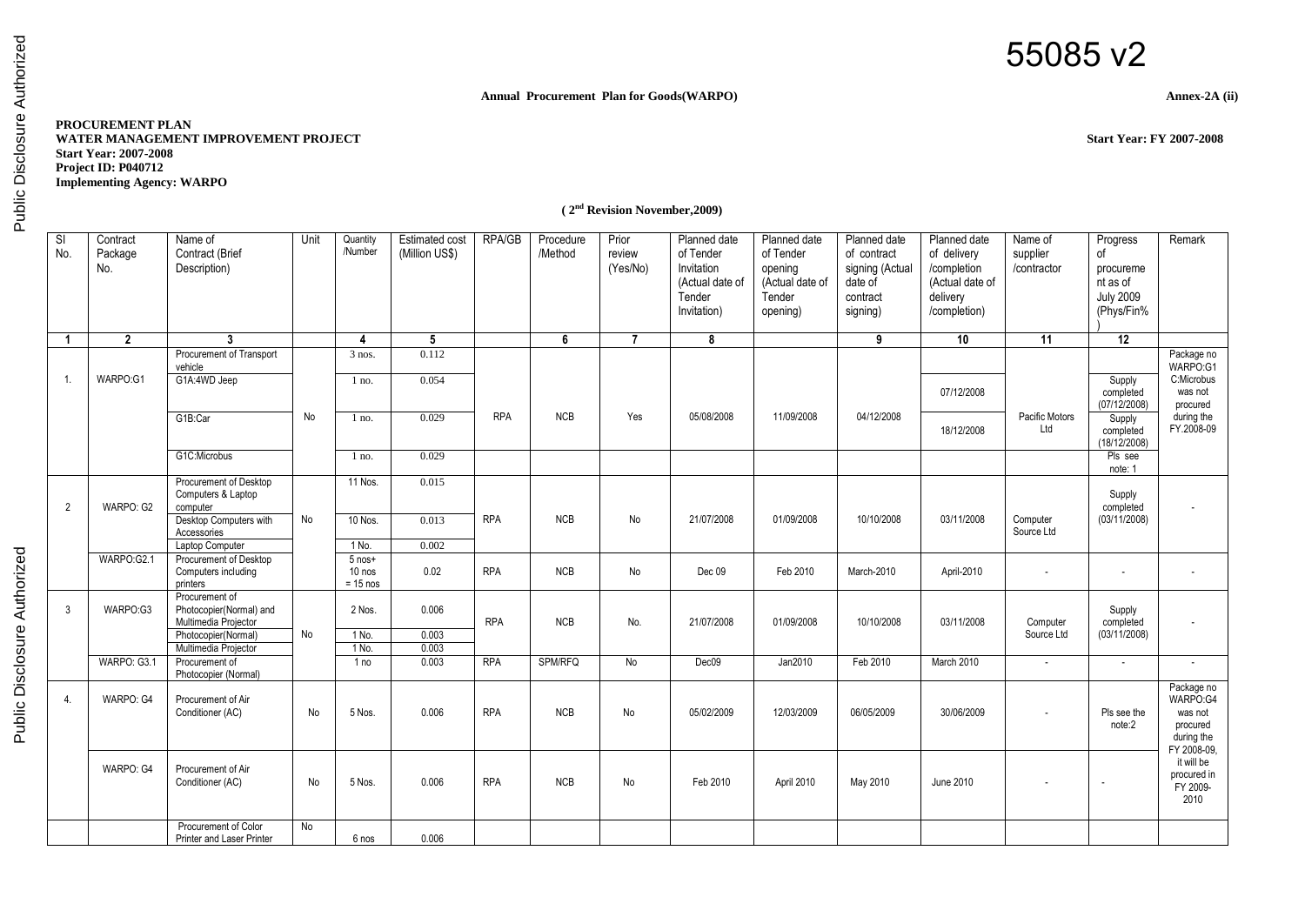| SI<br>No.      | Contract<br>Package<br>No. | Name of<br>Contract (Brief<br>Description)                         | Unit | Quantity<br>/Number                   | Estimated cost<br>(Million US\$) | RPA/GB     | Procedure<br>/Method | Prior<br>review<br>(Yes/No) | Planned date<br>of Tender<br>Invitation<br>(Actual date of<br>Tender<br>Invitation) | Planned date<br>of Tender<br>opening<br>(Actual date of<br>Tender<br>opening) | Planned date<br>of contract<br>signing (Actual<br>date of<br>contract<br>signing) | Planned date<br>of delivery<br>/completion<br>(Actual date of<br>delivery<br>/completion) | Name of<br>supplier<br>/contractor | Progress<br>of<br>procureme<br>nt as of<br><b>July 2009</b><br>(Phys/Fin% | Remark                   |
|----------------|----------------------------|--------------------------------------------------------------------|------|---------------------------------------|----------------------------------|------------|----------------------|-----------------------------|-------------------------------------------------------------------------------------|-------------------------------------------------------------------------------|-----------------------------------------------------------------------------------|-------------------------------------------------------------------------------------------|------------------------------------|---------------------------------------------------------------------------|--------------------------|
| $\overline{1}$ | $\mathbf{2}$               | $\mathbf{3}$                                                       |      | 4                                     | 5                                |            | 6                    | $\overline{7}$              | 8                                                                                   |                                                                               | 9                                                                                 | 10                                                                                        | 11                                 | 12                                                                        |                          |
| 5.             | WARPO:G5                   | (a) Laser Printer<br>(b) Color Printer                             |      | 5 Nos<br>1 no                         | 0.004<br>0.002                   | <b>RPA</b> | <b>NCB</b>           | No                          | 05/02/2009                                                                          | 12/03/2009                                                                    | 06/05/2009                                                                        | 30/06/2009                                                                                | $\overline{\phantom{a}}$           | Pls see<br>note:3                                                         | $\overline{\phantom{a}}$ |
|                |                            | Procurement of Color<br>Printer and Laser Printer                  |      | 6 nos                                 | 0.006                            |            |                      |                             |                                                                                     |                                                                               |                                                                                   |                                                                                           |                                    |                                                                           |                          |
|                | WARPO:G5                   | (a) Laser Printer                                                  |      | 5 Nos                                 | 0.004                            |            | SPM/RFQ              | No                          | Nov 2009                                                                            | Dec 2009                                                                      | Jan 2010                                                                          | Feb 2010                                                                                  |                                    |                                                                           |                          |
|                |                            | (b) Color Printer                                                  |      | 1 no                                  | 0.002                            |            |                      |                             |                                                                                     |                                                                               |                                                                                   |                                                                                           |                                    | Supply                                                                    |                          |
| 6              | WARPO:G6                   | Procurement of Scanner                                             | No   | 1 No.                                 | 0.03                             | <b>RPA</b> | NCB                  | No                          | 05/02/2009                                                                          | 12/03/2009                                                                    | 06/05/2009                                                                        | 30/06/2009                                                                                | Win-Win infosys<br>Itd             | completed<br>(30/06/2009)                                                 | $\overline{\phantom{a}}$ |
| 7.             | WARPO:G7                   | Procurement of Data<br>Image Processing                            | LS.  | LS                                    | 0.29                             | <b>RPA</b> | NCB                  | Yes                         | Dec 2009                                                                            | Jan 2010                                                                      | Feb-2010                                                                          | Jun-2011                                                                                  | $\sim$                             | Pls see<br>note:4                                                         | $\overline{\phantom{a}}$ |
| 8.             | WARPO:G8                   | Procurement of Digital<br>Camera                                   | No   | 1 No.                                 | 0.002                            | <b>RPA</b> | <b>NCB</b>           | No                          | 05/02/2009                                                                          | 12/03/2009                                                                    | 06/05/2009                                                                        | 30/06/2009                                                                                | Win-Win infosys<br>Itd             | Supply<br>completed<br>(30/06/2009)                                       |                          |
| 9.             | WARPO:G9                   | Procurement of DGPS                                                | No   | 2 Nos                                 | 0.004                            | <b>RPA</b> | SPM/RFQ              | No                          | Jan 2010                                                                            | Feb 2010                                                                      | March2010                                                                         | April-2010                                                                                | $\overline{\phantom{a}}$           | $\sim$                                                                    | $\overline{\phantom{a}}$ |
|                |                            | Procurement of Software<br>(a) Windows Server 2008<br>Enterprise   |      | No<br>1 No                            | 0.013<br>0.0072                  |            |                      |                             |                                                                                     |                                                                               |                                                                                   |                                                                                           |                                    |                                                                           |                          |
| 10.            | WARPO:G10                  | (b) Microsoft Office 2007<br>Professional (50 users<br>license)    | No   | 1 No<br>(with 50<br>users<br>license) | 0.0026                           | <b>RPA</b> | SPM /RFQ             | No                          | Dec 2009                                                                            | Jan 2010                                                                      | Feb 2010                                                                          | Feb-2010                                                                                  |                                    |                                                                           |                          |
|                |                            | (c) Antivirus (Macfee Total<br>protection service for 50<br>users) |      | 1 No<br>(with 50<br>users<br>license) | 0.0026                           |            |                      |                             |                                                                                     |                                                                               |                                                                                   |                                                                                           |                                    |                                                                           |                          |
|                |                            | (d) Lekhani Bangla Typing<br>software for 15 Users                 |      | 1 No<br>(with 15<br>users<br>license) | 0.00072                          |            |                      |                             |                                                                                     |                                                                               |                                                                                   |                                                                                           |                                    |                                                                           |                          |
| 11.            | WARPO:G11                  | Procurement of Server                                              | No   | 1 No                                  | 0.015                            | <b>RPA</b> | NCB                  | No                          | January-2010                                                                        | March 2010                                                                    | April-2010                                                                        | May-2010                                                                                  |                                    |                                                                           |                          |
| 12.            | WARPO:G12                  | Procurement of<br>Network Switch                                   | No   | 1 No                                  | 0.0014                           | <b>RPA</b> | SPM/RFQ              | No                          | January-2010                                                                        | Feb 2010                                                                      | March-2010                                                                        | April-2010                                                                                |                                    |                                                                           |                          |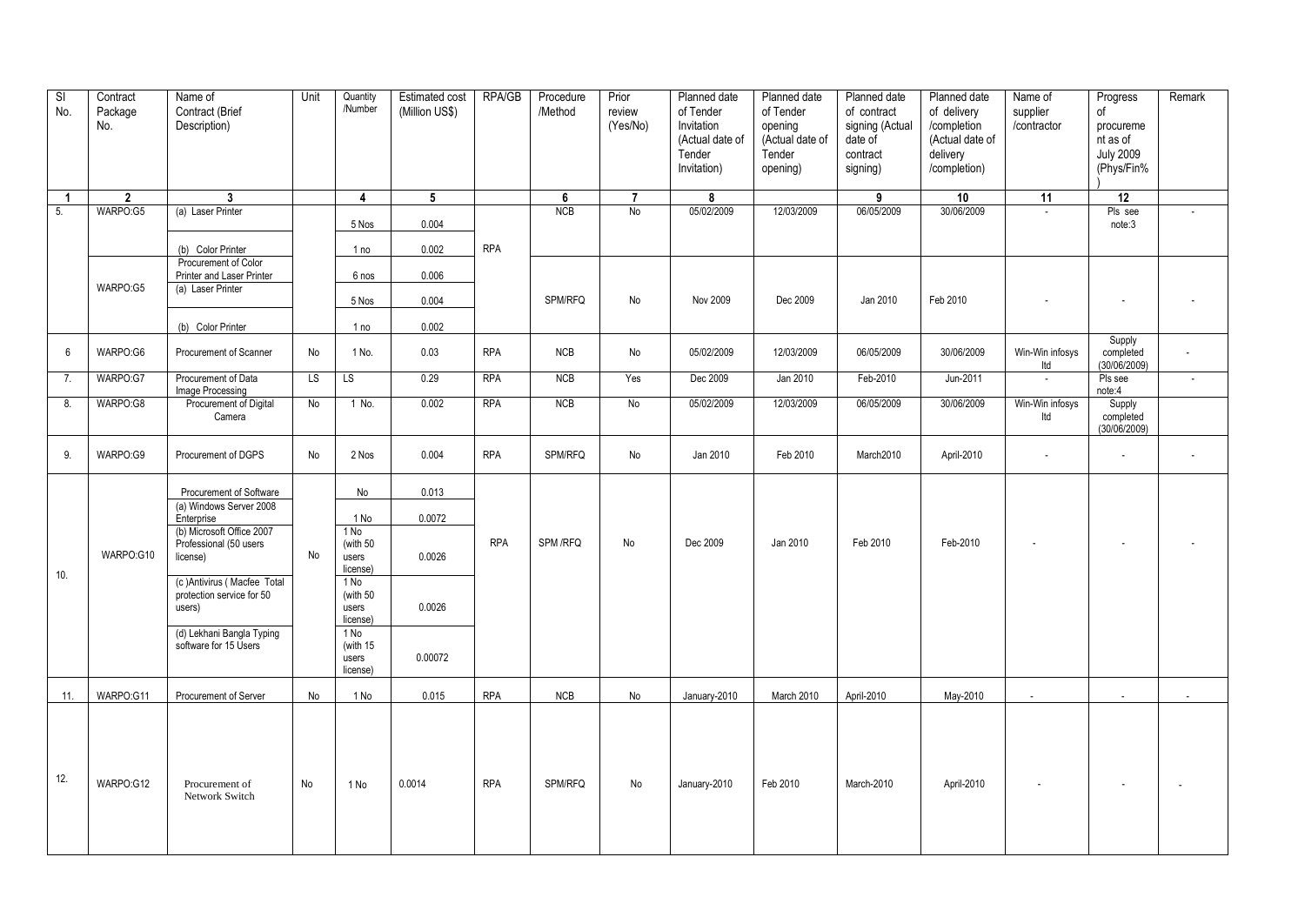| SI<br>No. | Contract<br>Package<br>No. | Name of<br>Contract (Brief<br>Description)                      | Unit  | Quantity<br>/Number | <b>Estimated cost</b><br>(Million US\$) | <b>RPA/GB</b>            | Procedure<br>/Method | Prior<br>review<br>(Yes/No) | Planned date<br>of Tender<br>Invitation<br>(Actual date of<br>Tender<br>Invitation) | Planned date<br>of Tender<br>opening<br>(Actual date of<br>Tender<br>opening) | Planned date<br>of contract<br>signing (Actual<br>date of<br>contract<br>signing) | Planned date<br>of delivery<br>/completion<br>(Actual date of<br>delivery<br>/completion) | Name of<br>supplier<br>/contractor | Progress<br>οf<br>procureme<br>nt as of<br><b>July 2009</b><br>(Phys/Fin% | Remark                   |
|-----------|----------------------------|-----------------------------------------------------------------|-------|---------------------|-----------------------------------------|--------------------------|----------------------|-----------------------------|-------------------------------------------------------------------------------------|-------------------------------------------------------------------------------|-----------------------------------------------------------------------------------|-------------------------------------------------------------------------------------------|------------------------------------|---------------------------------------------------------------------------|--------------------------|
|           | $\mathbf{2}$               |                                                                 |       |                     | 5                                       |                          | 6                    |                             | 8                                                                                   |                                                                               | 9                                                                                 | 10 <sup>°</sup>                                                                           | 11                                 | 12                                                                        |                          |
|           |                            | Others                                                          |       |                     | 0.024                                   |                          |                      |                             |                                                                                     |                                                                               |                                                                                   |                                                                                           |                                    |                                                                           |                          |
|           |                            | (a) Procurement of Server<br>Rack                               |       | 1 No                | 0.007                                   |                          |                      |                             |                                                                                     |                                                                               |                                                                                   |                                                                                           |                                    |                                                                           |                          |
| 13.       | WARPO:G13                  | (b) Procurement of RAC<br>Mount UPS 3000VA                      | No/LS | 1 No                | 0.002                                   | <b>RPA</b>               | <b>NCB</b>           | No                          | January-2010                                                                        | Feb 2010                                                                      | March-2010                                                                        | April-2010                                                                                |                                    | . .                                                                       |                          |
|           |                            | (c). Update existing server<br>(Storage, Memory &<br>Processor) |       | 2 No                | .006                                    |                          |                      |                             |                                                                                     |                                                                               |                                                                                   |                                                                                           |                                    |                                                                           |                          |
|           |                            | (d) . Procurement of<br>Network/System<br>Maintenance tools     |       | LS                  | .0007                                   |                          |                      |                             |                                                                                     |                                                                               |                                                                                   |                                                                                           |                                    |                                                                           |                          |
|           |                            | (e). Procurement of Office<br>Equipment (accessories)           |       | LS                  | .002                                    |                          |                      |                             |                                                                                     |                                                                               |                                                                                   |                                                                                           |                                    |                                                                           |                          |
| 14        | WARPO:G14                  | Stationary                                                      | LS.   | LS.                 | .0045                                   |                          | <b>NCB</b>           | No                          | Dec-2009                                                                            | Jan 2010                                                                      | Feb-2010                                                                          | March-2010                                                                                | $\sim$                             | $\overline{\phantom{a}}$                                                  | $\sim$                   |
|           |                            | Total                                                           |       | 2008-2009           | 0.0134                                  | $\overline{\phantom{a}}$ |                      |                             | $\overline{\phantom{a}}$                                                            |                                                                               |                                                                                   |                                                                                           | $\overline{\phantom{a}}$           |                                                                           | $\overline{\phantom{a}}$ |
|           |                            |                                                                 |       | 2009-2010           | 0.4179                                  |                          |                      |                             |                                                                                     |                                                                               |                                                                                   |                                                                                           |                                    |                                                                           |                          |

**Note:**

1. WARPO: G1C: This item was originally included in the 2008-2009 year's ADP. Tender was invited during financial year 2008-2009. The work order could not be given as the tender was floated in local money but the allocatio So the tender will be invited later.

2. WARPO: G4: This item was originally included in the 2008-2009 year's ADP. Tender was invited during financial year 2008-2009. But the single tender received which was not as per the required specification. The approving for retender. So the tender will be invited in this financial year again.

3. WARPO: G5: This item was originally included in the 2008-2009 year's ADP. Tender was invited during financial year 2008-2009. But the single tender received which was not as per the required specification. The approving for retender. So the tender will be invited in this financial year again.

4. WARPO:G7: This item was originally included in the 2008-2009 year's ADP. This package is mostly related to package no: WARPO:S2, Consultancy Services for Maintenance, Updating and Dissemination of National Water Resourc Database(NWRD).Due to delayed contract signing of WARPO:S2 the said package was not invited during the financial year 2008-2009.As WARPO:S2 has signed, this package will be invited this year.

Abbreviation:

 NCB = National Competitive Bidding SPM/RFQ= Shopping Procedure Method/Request for Quotation Method

Note: No procurement done in this Quarter (July-September,2009)